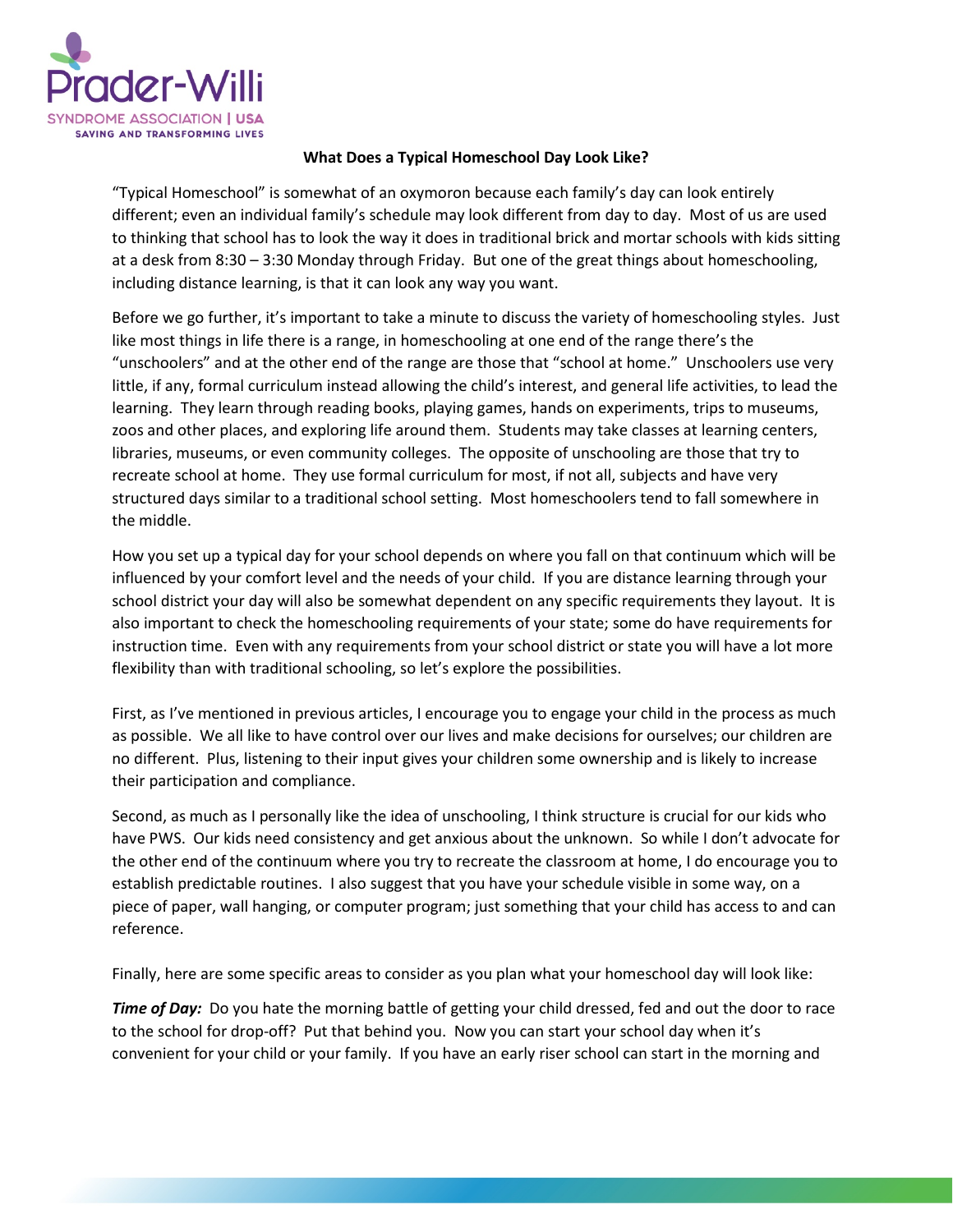

be done before lunch. Conversely if you have a child who needs more sleep and rises late, school can start late morning, after lunch, or even in the evening. Your day can even be split with some lessons done in the morning, free time in the middle of the day, and the rest in the evening. Anything is possible. Your decision may also be influenced by when you notice that your child learns bests or their concentration is highest. And of course if you are distance learning you may have to at least do some of your work at specific times for any live online classes. The rest of your day can be on your terms though.

*Length of Day:* As I mentioned above most of us are used to thinking about school as an all-day endeavor, but school at home is typically much shorter. Don't think you are not doing enough or that your child isn't learning enough if your school day at home isn't as long as a traditional school day. Remember that there is a lot of down time in schools, transitions between subjects as the whole class puts away stuff and gets out material for the next lesson, waiting for papers to be passed out, waiting for the class to come to attention, bathroom breaks, waiting for the teacher to come around to help each child, moving between classrooms, etc. All of these are necessary for the classroom environment, but at home those transitions are minimal, so children can often get through a lesson much faster. Oneon-one instruction also allows you to focus on making sure your child is understanding the concept or material instead of the possibility of getting left behind in a classroom. Sometimes you might be able to skip ahead if your child already knows material. Bottom line is that school at home doesn't need to be as long as a school day.

*Days of the Week:* Many traditional homeschooling families chose a four-day-a-week schedule, and leave the fifth day for park days, museum outings, errands, or other adventures. Same as with the length of the day, as long as your child is getting their lessons done, don't worry about it looking the same as traditional school. Some curriculum companies even have schedule guides with a four-day schedule option, or when you plan out your schedule you can divide up the year's lessons based on a four-day week.

*Where You Do Lessons:* Do you think your child needs to be sitting upright at a desk or table to do lessons? Think again. Let your child sit in a comfy chair, sit outside on the grass, lie on the floor, bounce on an exercise ball or jump on a trampoline…anything in possible. Reading or workbooks can be done in the car or in the waiting room of a doctor's office.

*Accommodations/Modifications:* In one of the previous articles I mentioned that schooling at home makes it much easier to make accommodations and modifications for your child. Even matching the time of day you do lessons to your child's natural concentration level or doing lessons laying down are great accommodations. At home you will also be able to easily modify lessons by adjusting the number of questions that need to be answered, or allowing your child to answer questions orally instead of having to write answers. When my son was young and still had difficulty writing I let him use magnetic letter tiles to spell out his spelling words instead of writing them and where possible I turned worksheets into multiple choice options so he could just circle answers or draw lines to the answers instead of writing them out. If you are distance learning and have to turn in assignments, you will have to discuss modifications with your child's teacher, but traditional homeschoolers are able to make these adjustments as needed.